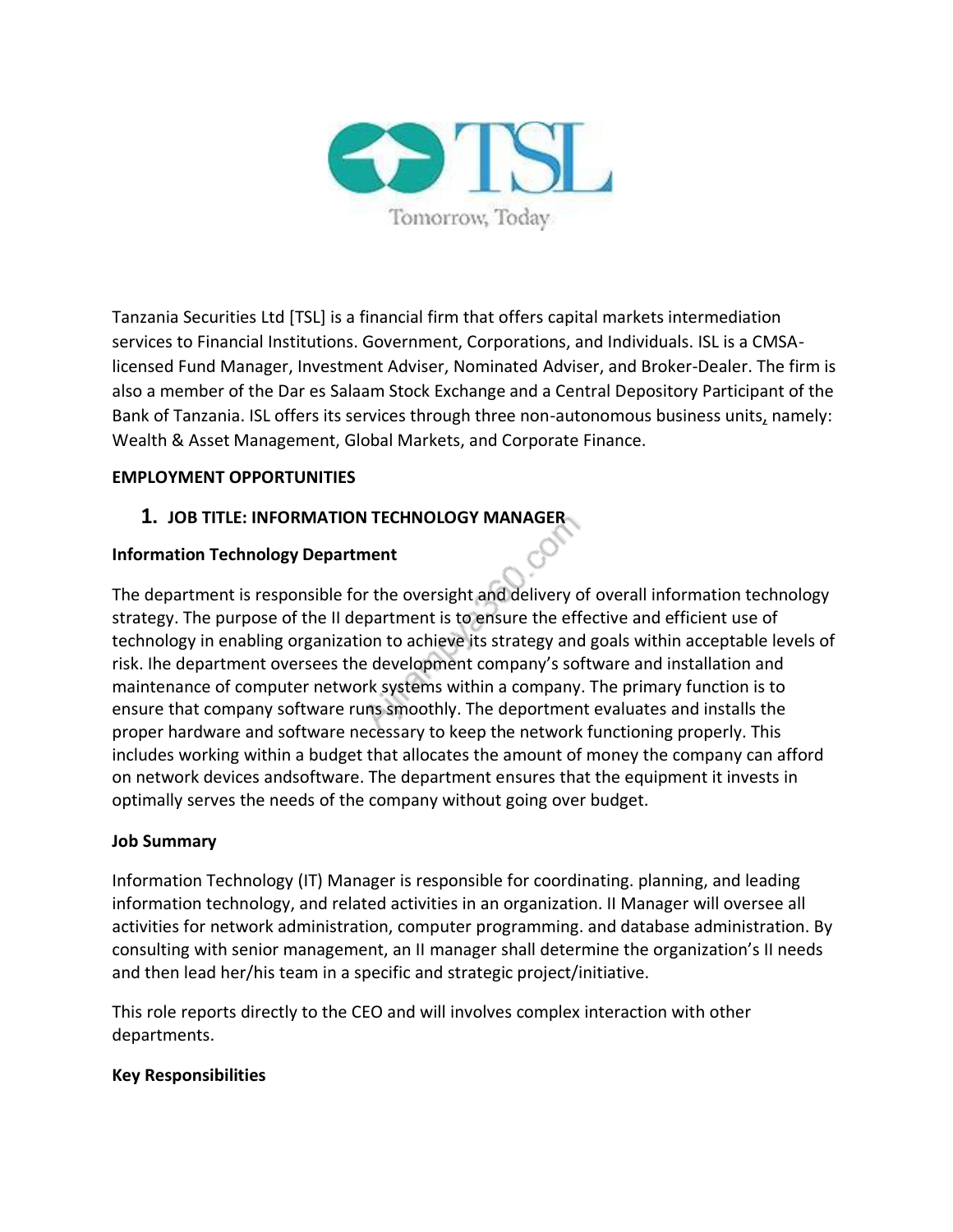- Lead IT projects, including the design and deployment of new II systems and services.
- Monitor performance of information technology systems to determine cost and
- productivity levels, and make recommendations for improving the II infrastructure.
- Help define ll infrastructure strategy. architecture, and processes.
- Analyze business requirements by partnering with key stakeholders across the organization to develop solutions for fI needs.
- Assess vendors and develop test strategies for new hardware and software.
- Troubleshoot hardware and software issues related to internal lT.
- Manage II staff by recruiting, training. and coaching employees. communicating job expectations, and appraising their performance.
- Audit systems and assess their outcomes.
- Preserve assets, information security[,](https://helpfuljobs.info/) and control structures.
- Handle annual budget and ensure cost-effectiveness.
- Manage information technology and computer systems.

Plan, organize, control, and evaluate II and electronic data operations.

- Design, develop, implement, and coordinate systems, policies, and procedures.
- Ensure security of data, network access, and backup systems.
- Act in alignment with user needs and system functionality to contribute to organizational policy.
- Identity problematic areas and implement strategic solutions in time.

# **Required Skills / Ability / Competencies**

- Excellent interpersonal and communication skills
- Excellent organization skills and Leadership Skills
- Exceptional analytical and problem-solving skills.
- Proficient with Microsoft Office Suite or Google Suite or related software.

# **Qualifications & Experience**

- Bachelor's degree in Information Technology, Computer Science, Information Systems, or a related field with five (5) years of experience
- Master in Information Technology/Computer Science will be an added advantage
- Professional Qualifications such as Certified Information Technology Manager or related field will be advantageous.

# **2. JOB TITLE: MARKETING MANAGER**

# **Marketing Department**

The Marketing Department ploys a vital role in promoting the business and mission of ISL, It serves as the face of the company. coordinating and producing all materials representing the business. It tokes lead in reaching out lo prospects, customers, partners and the community, while creating on overarching image that represents company in o positive light. The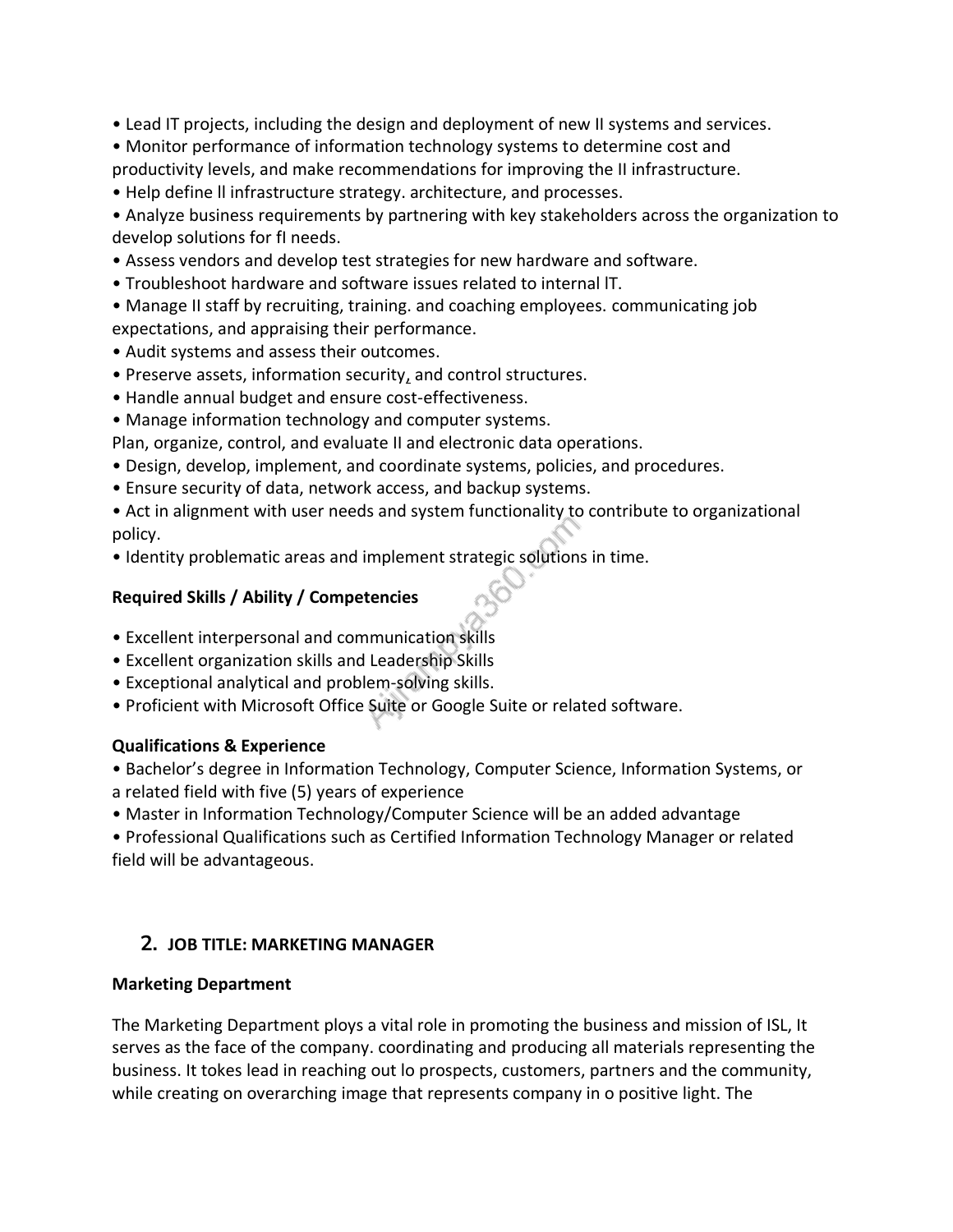department oversees the key functions of marketing research, product development, advertisement, public relations and communication

#### **Job Summary**

Marketing Manager l responsible tor developing. implementing. and executing strategic marketing plans for an entire organization including lines of business ant brands within an organization in order to attract potential customers and retain existing ones, The Manager develops marketing and pricing strategies, generates new business lead[s,](https://helpfuljobs.info/) oversees marketing department staff, manages marketing budgets, and analyzes trends. The Manager is responsible tor managing the ISL marketing initiatives, S/he will use market research and analysis to direct marketing strategy and planning. S/he will oversee the production of all promotional materials and marketing campaigns

This role reports directly to the CEO and will involves complex interaction with other departments.

## **Key Responsibilities**

• Approve and oversees the creative development of promotional materials, website content, advertisements, and other marketing related projects.

• Research and analyze market trends, demographics, pricing schedules, competitor products, and other relevant information to form marketing strategies.

• wonks within the deportment budget to develop cost -effective marketing plans tor each product or service

• Oversee current offerings and comes up with initiatives tor new products or services

• Conduct market research, sales forecasting. and strategic planning to assess and ensure the sale and profitability of products.

Generating new business leads, analyzing market trends and preparing forecasts.

• Engage with marketing staff to develop detailed marketing plans for all media channels and sales teams.

• Oversees marketing department and manage marketing team i.e. hiring. and train and manage performance.

• Communicates with various media houses, advertising agencies. printers, and other services to help marketing projects come to fruition.

• Maintains knowledge of trends and developments in the market; identifies needs for new products and services and makes recommendations to leadership.

• Composes, develops. evaluates, and conducts training on marketing activities. strategies, and policies.

• Tracks all marketing and sales data and creates detailed written reports and verbal presentations to bring to senior executives.

• Collaborates. participates in, and coordinates promotional activities or trade shows.

• Gathers and analyzes information to identify new markets and customers. demand for

products and services, and efficacy of existing marketing campaigns and strategies.

• Establish marketing goals based on past performance and market forecasts.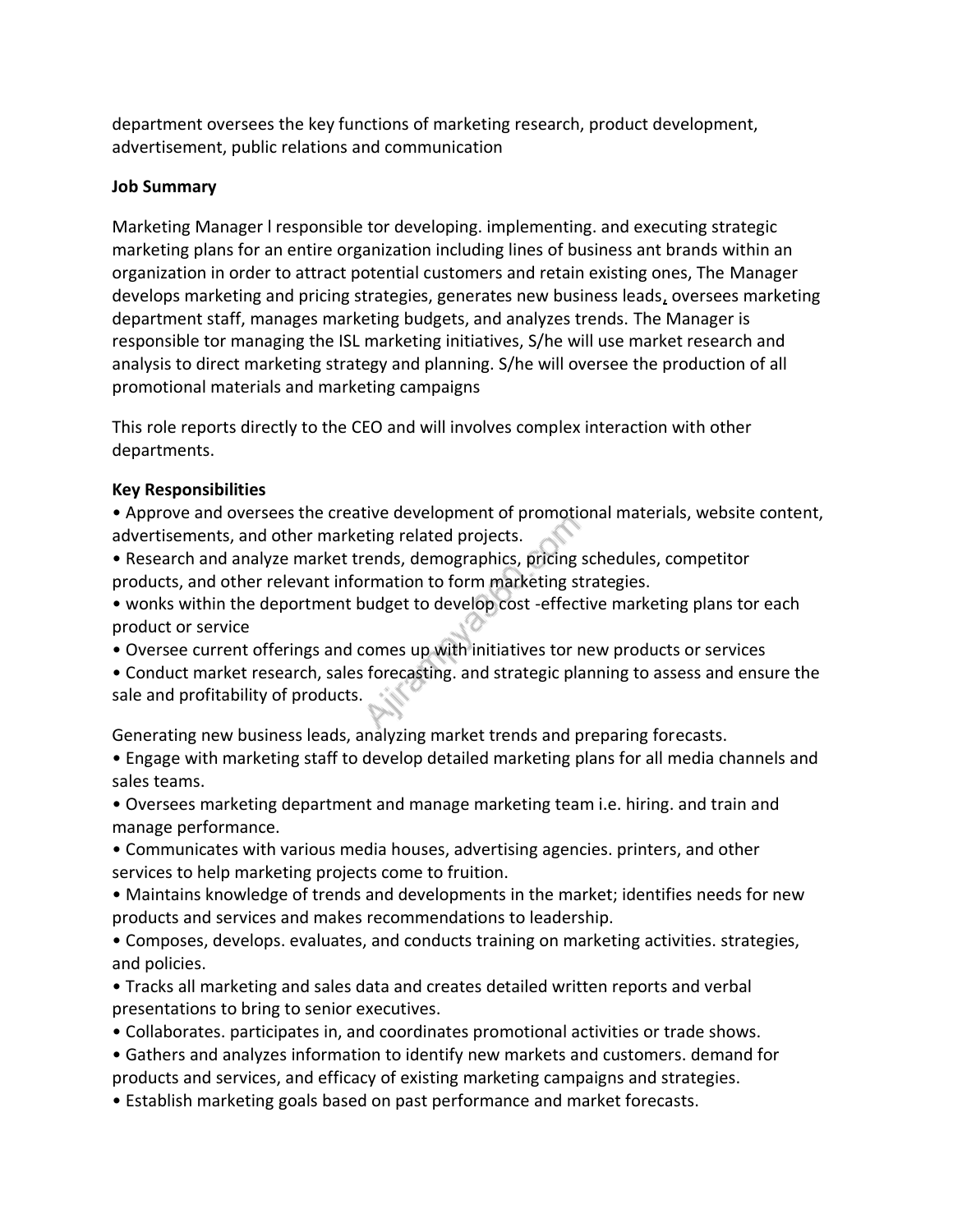- Conduct pricing research and analysis to ensure competitive product and service pricing.
- Collaborate in the development of new products.
- Negotiate contracts for services needed to execute a marketing strategy.

## **Required Skills / Ability / Competencies**

- Excellent interpersonal and communication skills
- Excellent organization skills
- Excellent Leadership Skills
- Exceptional analytical and problem-solving skills.
- Proficient with Microsoft Office Suite or Google Suite or related software.

### **Qualifications& Experience**

Bachelor's degree in Marketing. Business Administration, or related field with four [4) years of experience in corporate organization.

- A master's degree in Marketing or other a relevant field will be advantageous.
- Understanding of the industry sector(s] in which ISL operates
- Extensive knowledge of digital marketing strategies, digital channels, and branding.
- Ability to create, implement[,](https://helpfuljobs.info/) and monitor budgets.

• Familiarity with the latest trends, technologies and methodologies in graphic design. web design, production, etc.

## **3. JOB TITLE: CORPORATE FINANCE ANALYST**

#### **Corporate Finance Division**

Corporate Finance is a non-autonomous Advisory Unit whose objective is to help their corporate clients with Capital Markets, Mergers & Acquisition[s,](https://helpfuljobs.info/) and related Advisory services. Capital Market Advisory involves advising clients on securing funds through the issuance of equity, equity linked products or debt and assists in the execution and syndication of such an issuance.

Equity issuance can take the form of initial Public Offering (IPOs]. follow-on offerings [FPOs), private placements. convertible bonds and so on, M & A Deal Advisory involves helping clients hat are seeking investment opportunities through acquisition transactions, Our focus in the deal life cycle will be on Origination activities, We help our clients to source high potential deals that will drive value creation tor their strategy. The medium-term vision is to develop the unit into an investment Banking Division

#### **Job Summary**

Corporate Finance Analyst helps financial institutions and non-financial institutions with activities decisions and techniques that deal with many aspects of capital allocation – including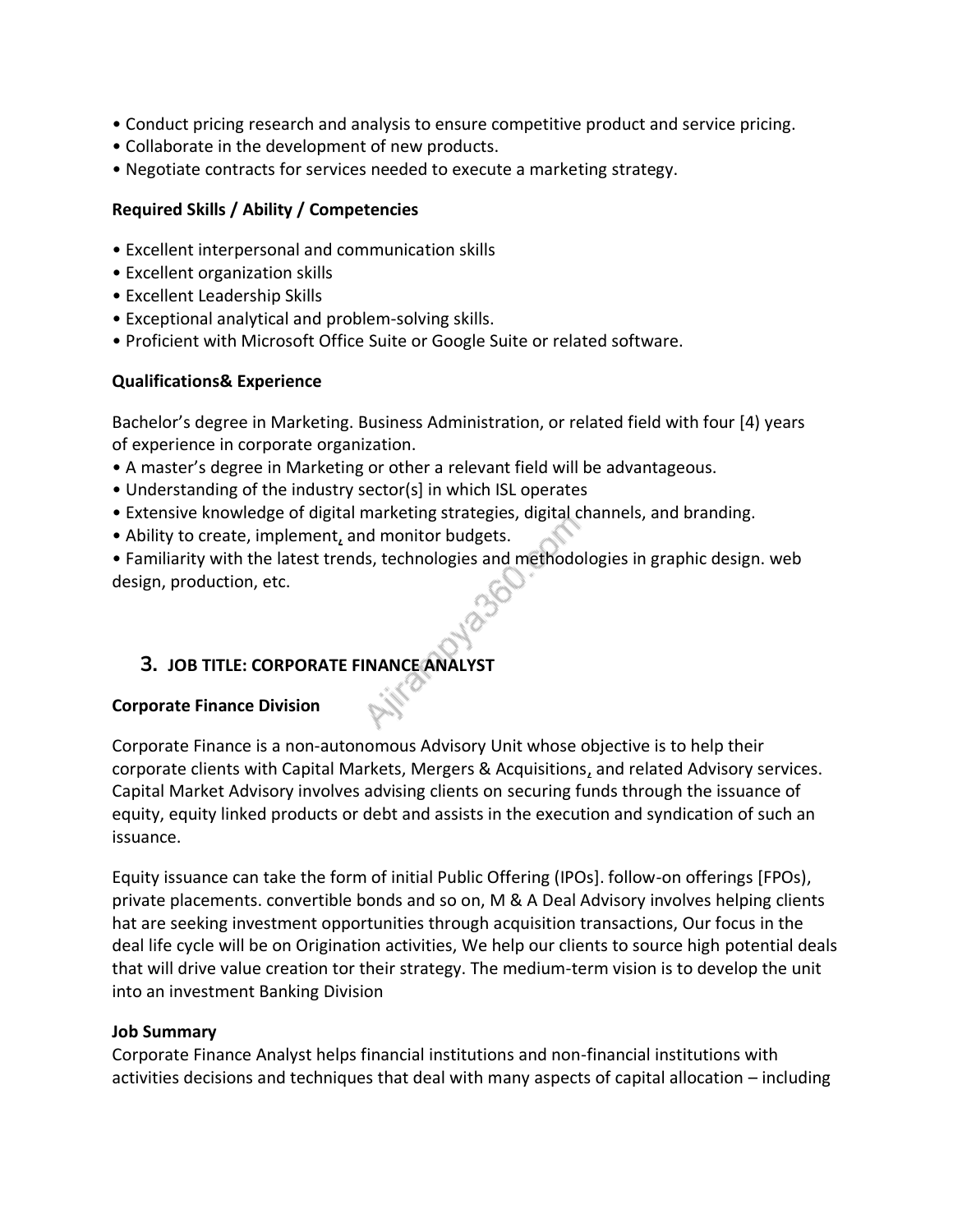funding of new activities, investment in and divestment of assets, and the generation and management of cash. Types of corporate finance activities include:

• Management buy-outs. buy-ins or similar of companies, divisions or subsidiaries – typically backed by private equity.

• Equity issuance by companies. including the listing of companies on a stock exchange by way of an initial public offering {PO] or introduction,

• Financing and structuring joint ventures or project finance.

• Raising infrastructure finance and advising on public-private partnerships and privatizations.

• Raising capital via the issuance of other tours of equity, debt, hybrids of the two, and related securities tor the refinancing and restructuring of businesses.

• Raring seed, start-up. development, or expansion capital

• Raising capital tor specialist corporate investment funds. such as private equity, venture capital, debt, real estate, endowment funds, and infrastructure funds.

• Secondary equity issuance, whether by means of private placing or further issues on a stock market

Raising and restructuring private corporate debt or debt funds.

This role reports directly to the CEO and will involves complex interaction with other departments.Key

## **Responsibilities**

• Financial modeling; Performing a wide range of financial modeling activities such as building 3-statement models. discounted cash flow [DCF) models. LBO models. and other types of financial models.

• Business valuation; Using a wide range of valuation methods such as comparable company analysis, precedent transactions. and DCF analysis.

• Pitch books and presentations;: Building pitch books and PPI presentations from scratch to pitch ideas to prospective clients and win new business.

• Transaction documents; Preparing documents such as a confidential information memorandum (CIM), investment teaser. term sheet, confidentiality agreement. building a data room, and much more.

• Relationship management; Working with existing clients to successfully close a deal and make sure clients are happy with the service being provided.

• Sales and business development; Constantly meeting with prospective clients to pitch them ideas, offer them support in their work, and provide value-added advice that will ultimately win new business.

• Negotiation; Being a major factor in the negotiation tactics between buyers and sellers in a transaction and helping clients maximize value creation

# **Required Skills / Ability / Competencies**